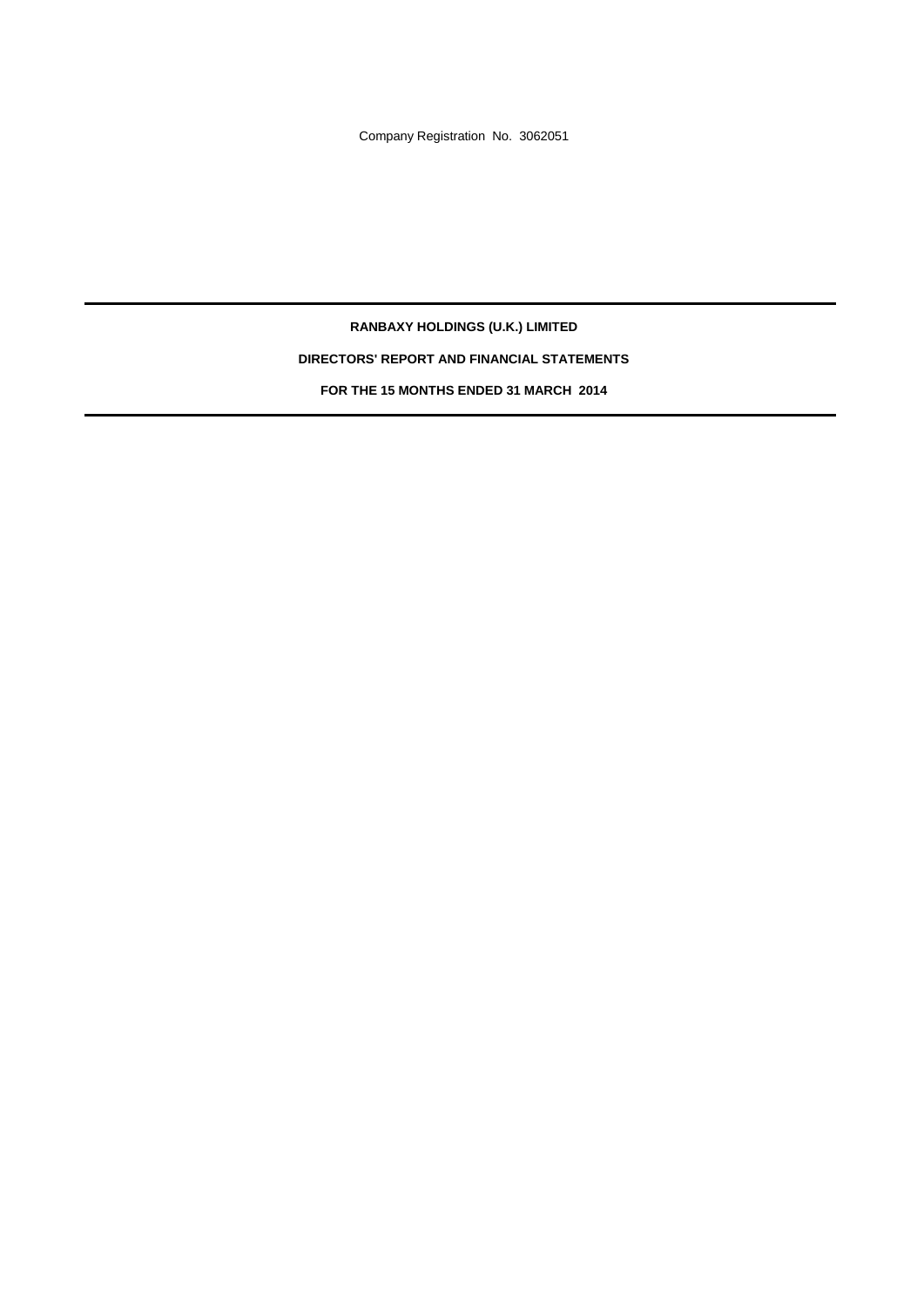# **CONTENTS**

|                         | Page(s) |
|-------------------------|---------|
| Company Information     | 2       |
| <b>Strategic Report</b> | 3       |
| Directors' Report       | 4 -5    |
| <b>Auditors' Report</b> | 6       |
| Profit & Loss Account   | 7       |
| <b>Balance Sheet</b>    | 8       |
| Notes to the Accounts   | 9 - 13  |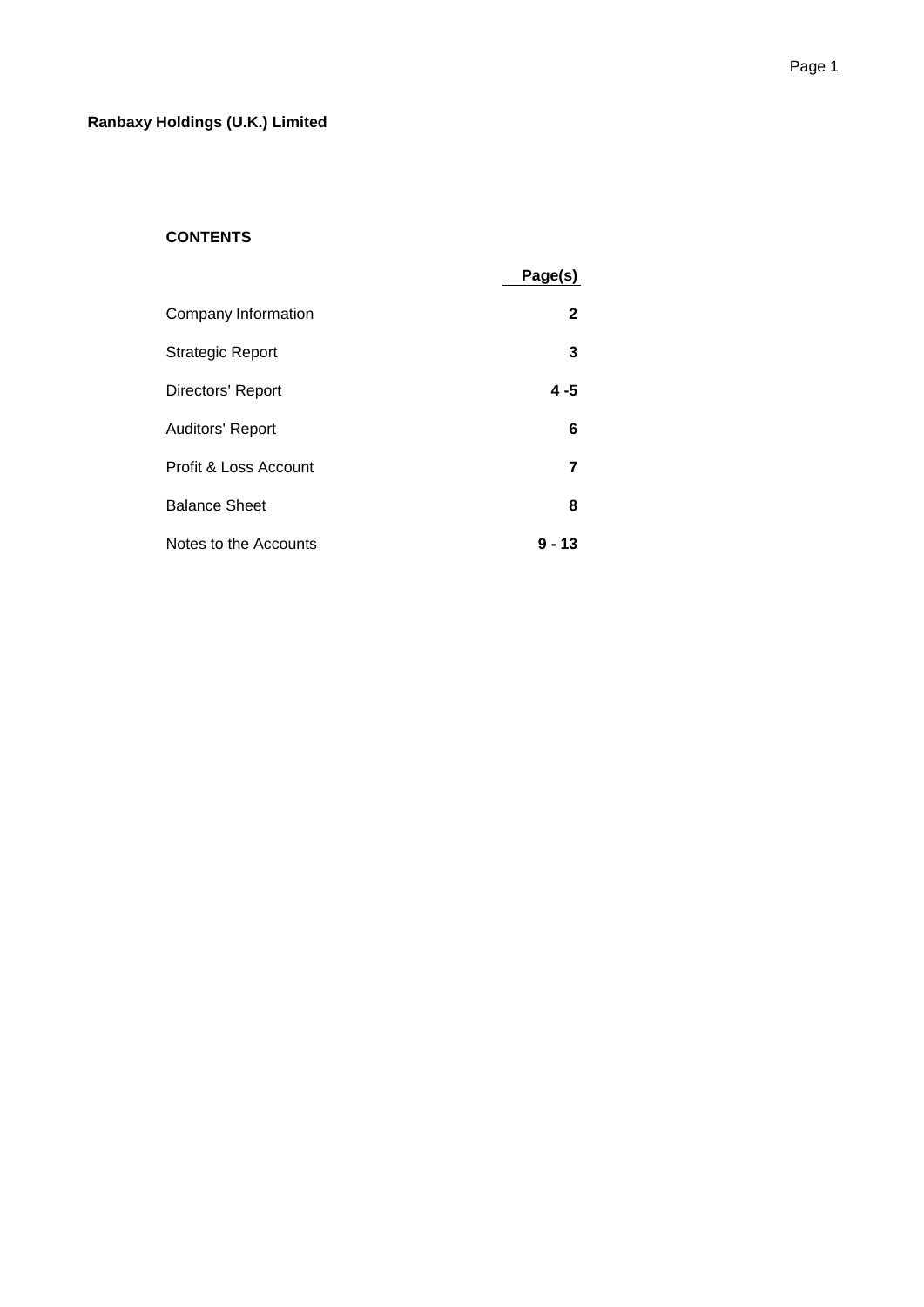**Ranbaxy Holdings (U.K.) Limited**

**COMPANY INFORMATION**

**DIRECTORS**

Mr M Singh Mr N Sharma

**SECRETARY**

**REGISTERED OFFICE** Building 4, Chiswick Park 566 Chiswick High Road London W4 5YE

**AUDITORS** KPMG LLP 15 Canada Square London E14 5GL

**COMPANY NUMBER** 3062051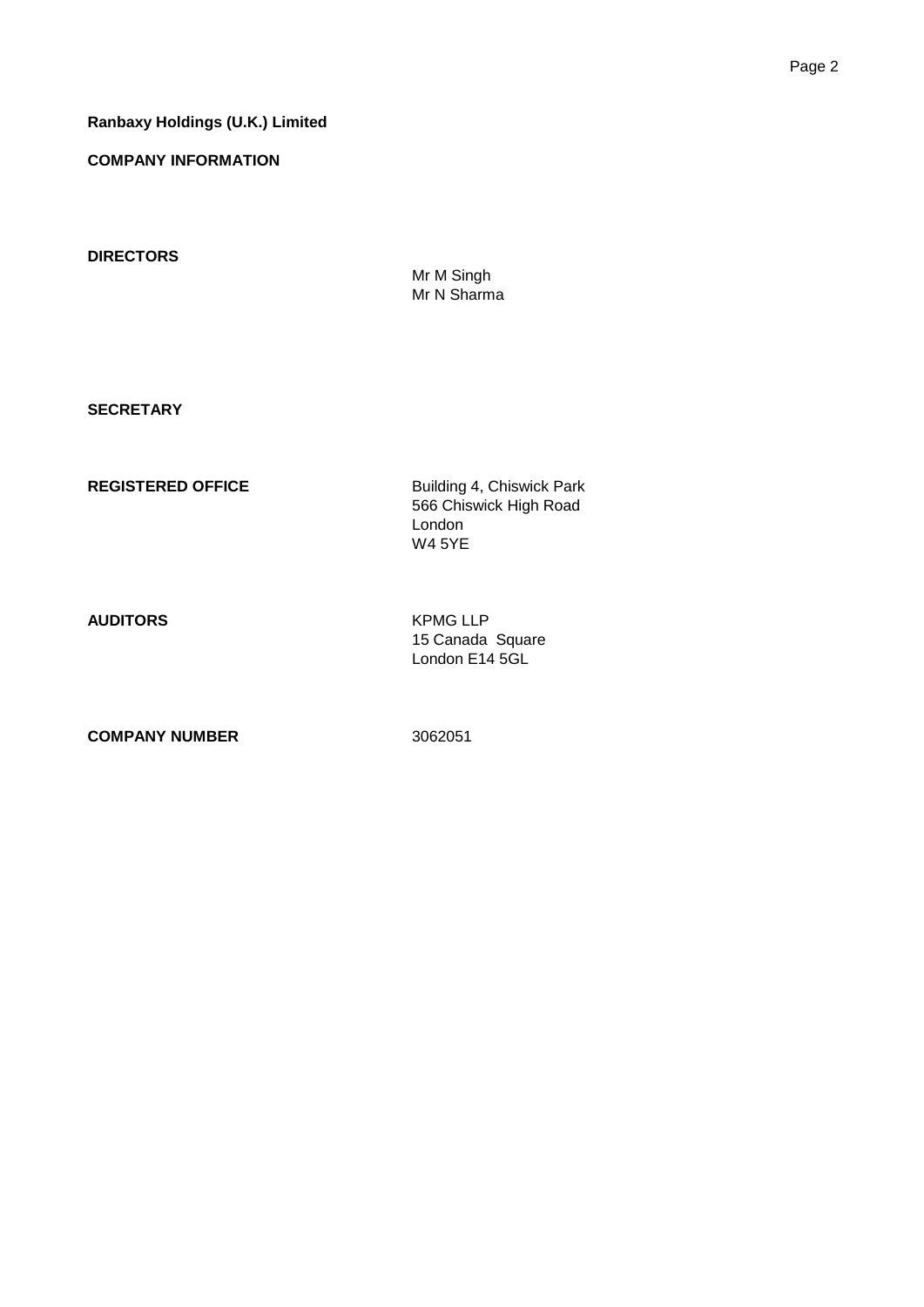**Ranbaxy Holdings (U.K.) Limited** Company No: 3062051 **Strategic Report**

### **REVIEW OF BUSINESS AND FUTURE DEVELOPMENT**

#### **Financial Overview**

The company doesn't trade or have operational activities. Its an holding company for various entities.<br>The net operating income was £14k (INR 1,308k) (2012: loss £ 22k (INR 1,864k). This is due to reversal of an expense p

**Strategy**<br>Ranbaxy Holdings(U.K.) Limited serves as the holding investment company for various entities including Ranbaxy US, Ranbaxy Europe and others

### **PRINCIPAL RISKS AND UNCERTAINTIES**

The company serves as the holding vehicle for some large units like Ranbaxy US. Any change in financials of the investee company would affect the financials of Ranbaxy Holdings as well.

Foreign exchange risk is minimal as the company doesnt engage in any trading or operational activities

Mr Neeraj Sharma Director<br>Ranbaxy Holdings(U.K.) Limtied<br>**Building 4, Chiswick Park<br>566 Chiswick High Road<br>LONDON W4 5YE**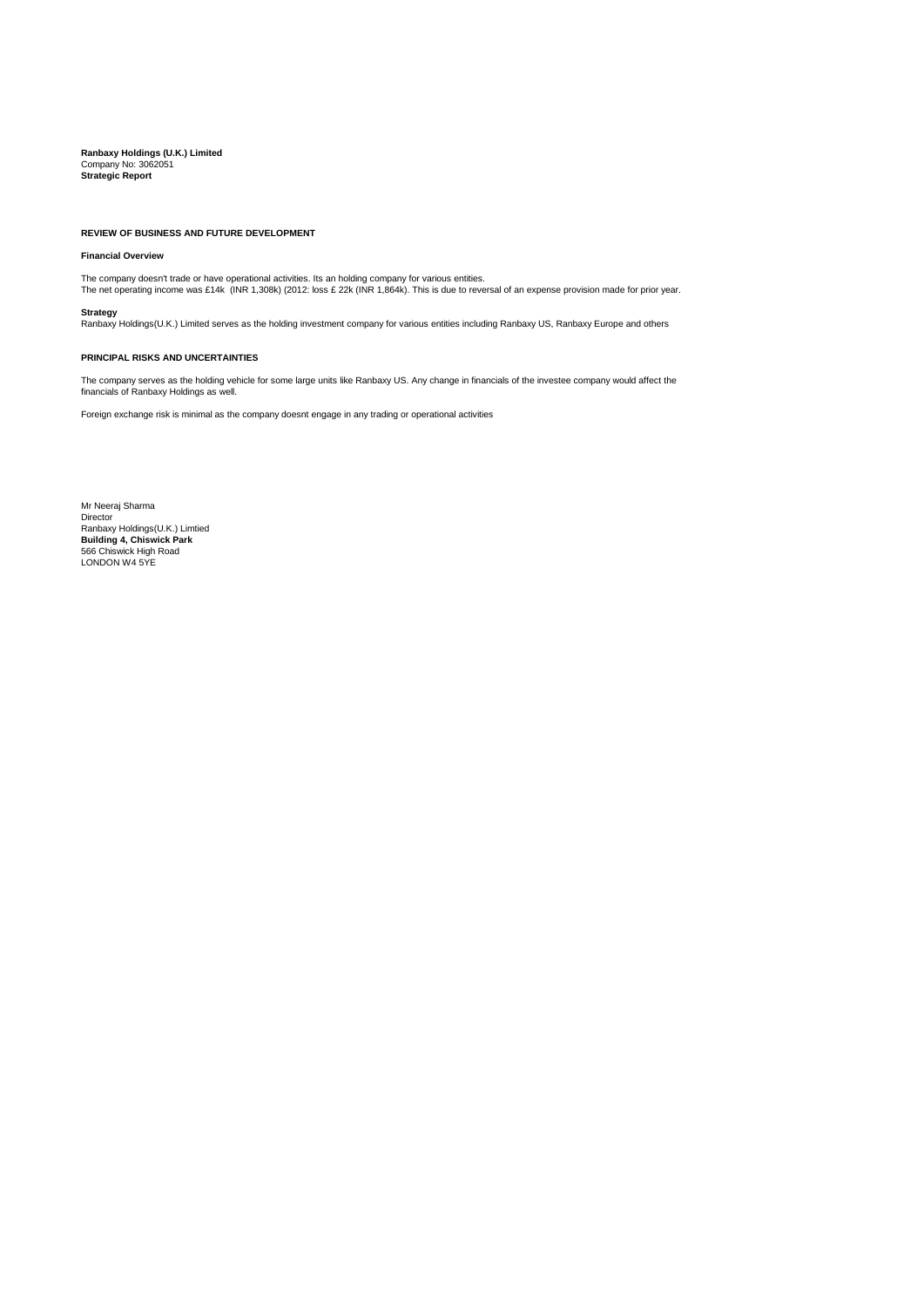**Ranbaxy Holdings (U.K.) Limited** Company No: 3062051 **DIRECTORS' REPORT**

The directors submit their report and the audited accounts for the 15 months ended 31 March 2014.

# **1. PRINCIPAL ACTIVITY**

The company is a holding company.

# **2. RESULTS AND DIVIDENDS**

The results of the company for the period under review are as stated on Page 6 of the accounts.

The directors do not recommend the payment of a dividend. The profit for the financial year of £14,070 (INR 1,314,593) (2012: loss of £21,731 (INR1,841,610) ) will be transferred to reserves.

# **3. REVIEW OF BUSINESS AND FUTURE DEVELOPMENT**

The company is a holding company.

# **4. PRINCIPAL RISKS AND UNCERTAINTIES**

The principal risk facing the company is that the value of its investments in subsidiary undertakings falls below their carrying value.

# **5. DIRECTORS AND DIRECTORS' INTERESTS**

The present directors of the company are set out on Page 2.

The directors who held office during the year are as follows:

Mr M Singh Mr N Sharma

None of the directors held or had any interest in the shares of the company during the year under review.

None of the directors who held office during the year held any shares in Ranbaxy (Netherlands) BV., the holding company.

# **6. AUDITORS**

Pursuant to Section 487 of the Companies Act 2006, the auditors will be deemed to be reappointed and KPMG LLP will therefore continue in office.

# **7. DISCLOSURE OF INFORMATION TO AUDITORS**

The directors who held office at the date of approval of this directors' report confirm that, so far as they are each aware, there is no relevant audit information of which the Company's auditors are unaware;and each director has taken all the steps that he ought to have taken as a director to make himself aware of any relevant audit information and to establish that the Company's auditors are aware of that information.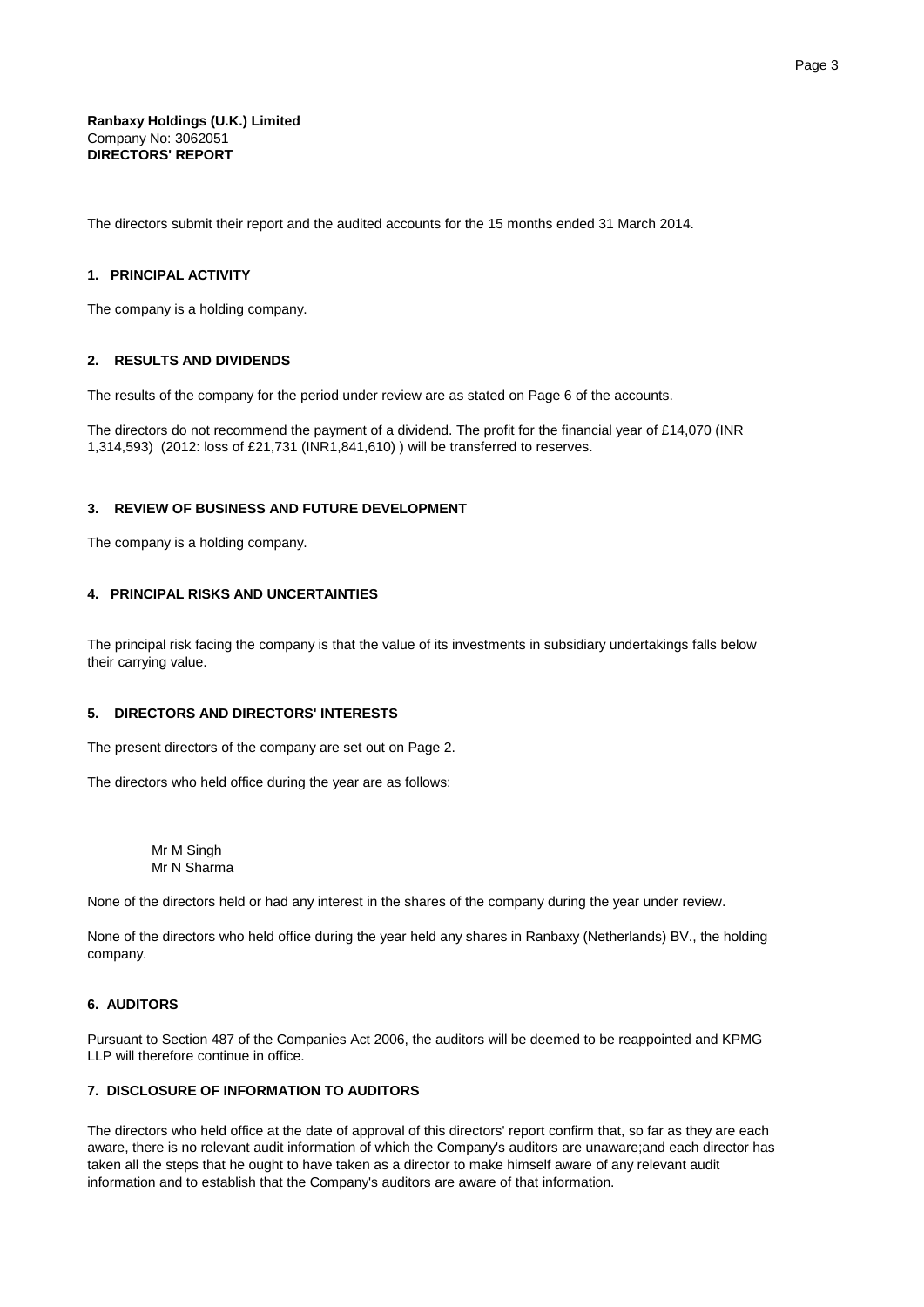# **STATEMENT OF DIRECTORS' RESPONSIBILITIES IN RESPECT OF THE DIRECTORS' REPORT AND THE FINANCIAL STATEMENTS**

The directors are responsible for preparing the Directors' Report and the financial statements in accordance with applicable law and regulations.

Company law requires the directors to prepare financial statements for each financial year. Under that law they have elected to prepare the financial statements in accordance with UK Accounting Standards and applicable law (UK Generally Accepted Accounting Practice).

Under company law the directors must not approve the financial statements unless they are satisfied that they give a true and fair view of the state of affairs of the company and of the profit or loss of the company for that period. In preparing these financial statements, the directors are required to:

• select suitable accounting policies and then apply them consistently;

• make judgments and estimates that are reasonable and prudent; and

• prepare the financial statements on the going concern basis unless it is inappropriate to presume that the company will continue in business.

The directors are responsible for keeping adequate accounting records that are sufficient to show and explain the company's transactions and disclose with reasonable accuracy at any time the financial position of the company and enable them to ensure that the financial statements comply with the Companies Act 2006. They have general responsibility for taking such steps as are reasonably open to them to safeguard the assets of the company and to prevent and detect fraud and other irregularities.

This report was approved by the Board on 17 May 2013 By order of the Board

Mr Neeraj Sharma **Director** Ranbaxy Holdings (U.K.) Limited Building 4, Chiswick Park 566 Chiswick High Road LONDON W4 5YE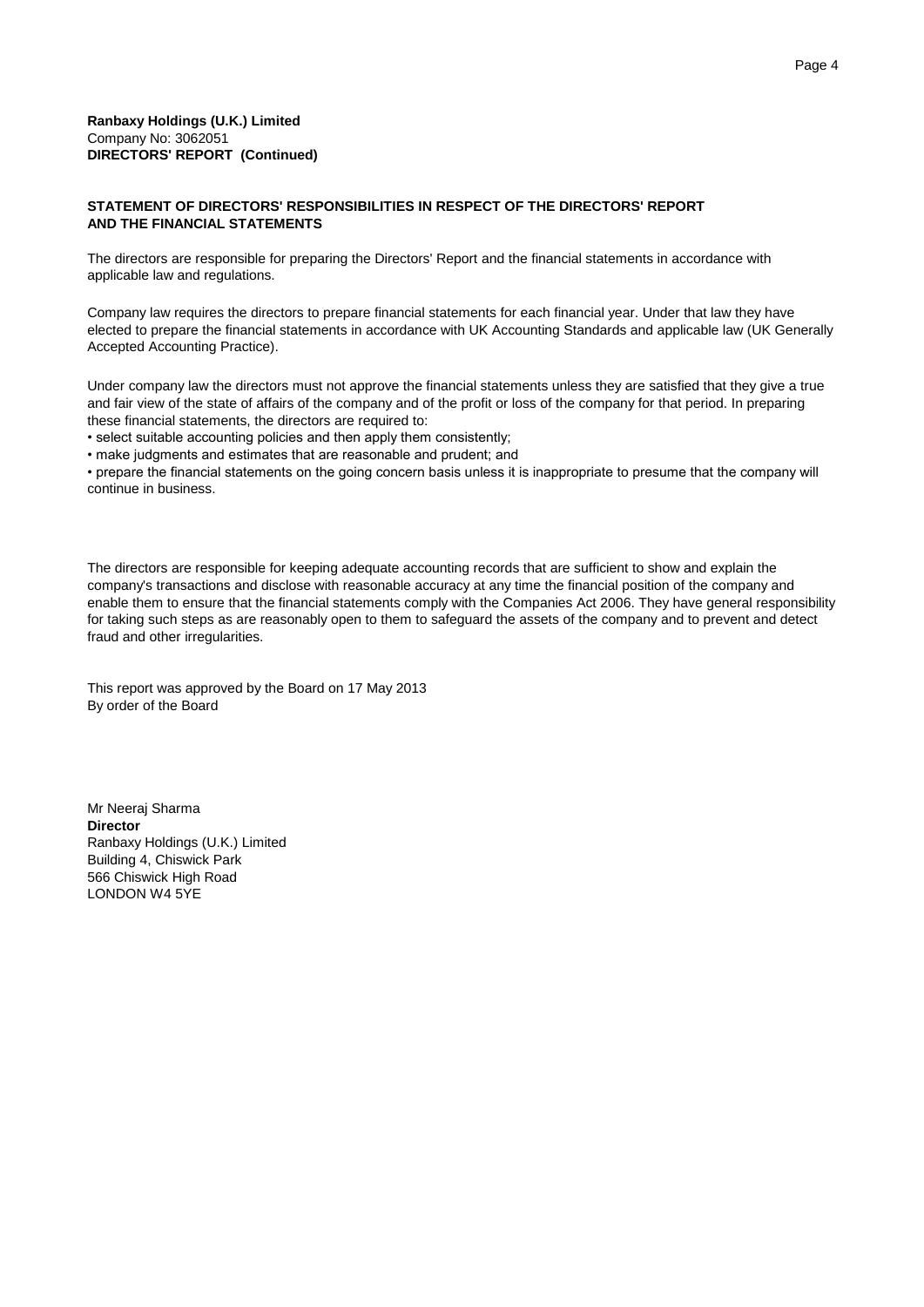# **INDEPENDENT AUDITORS' REPORT TO THE MEMBERS OF Ranbaxy Holdings (U.K.) Limited**

We have audited the financial statements of Ranbaxy Holdings (UK) Limited for the 15 months ended 31 March 2014 set out on pages 6 to 12. The financial reporting framework that has been applied in their preparation is applicable law and UK Accounting Standards (UK Generally Accepted Accounting Practice).

This report is made solely to the company's members, as a body, in accordance with Chapter 3 of Part 16 of the Companies Act 2006. Our audit work has been undertaken so that we might state to the company's members those matters we are required to state to them in an auditor's report and for no other purpose. To the fullest extent permitted by law, we do not accept or assume responsibility to anyone other than the company and the company's members, as a body, for our audit work, for this report, or for the opinions we have formed.

# **Respective Responsibilities of directors and auditors**

As explained more fully in the Directors' Responsibilities Statement set out on page 4, the directors are responsible for the preparation of the financial statements and for being satisfied that they give a true and fair view. Our responsibility is to audit, and express an opinion on, the financial statements in accordance with applicable law and International Standards on Auditing (UK and Ireland). Those standards require us to comply with the Auditing Pactices Board's (APB's) Ethical Standards for Auditors.

# **Scope of the audit of the financial statements**

A description of the scope of an audit of financial statements is provided on the Financial Reporting Council's website at www.frc.org.uk/auditscopeukprivate

# **Opinion on financial statements**

In our opinion the financial statements:

• give a true and fair view of the state of the company's affairs as at 31 March 2014 and of its loss for the year then ended;

- have been properly prepared in accordance with UK Generally Accepted Accounting Practice; and
- have been prepared in accordance with the requirements of the Companies Act 2006.

# **Opinion on other matter prescribed by the Companies Act 2006**

In our opinion the information given in the Directors' Report for the financial year for which the financial statements are prepared is consistent with the financial statements.

# **Matters on which we are required to report by exception**

We have nothing to report in respect of the following matters where the Companies Act 2006 requires us to report to you if, in our opinion:

• adequate accounting records have not been kept, or returns adequate for our audit have not been received from branches not visited by us; or

- the financial statements are not in agreement with the accounting records and returns; or
- certain disclosures of directors' remuneration specified by law are not made; or
- we have not received all the information and explanations we require for our audit.

**Ian Bone (Senior Statutory Auditor) for and on behalf of KPMG LLP, Statutory Auditor**

Chartered Accountants 15 Canada Square London E14 5GL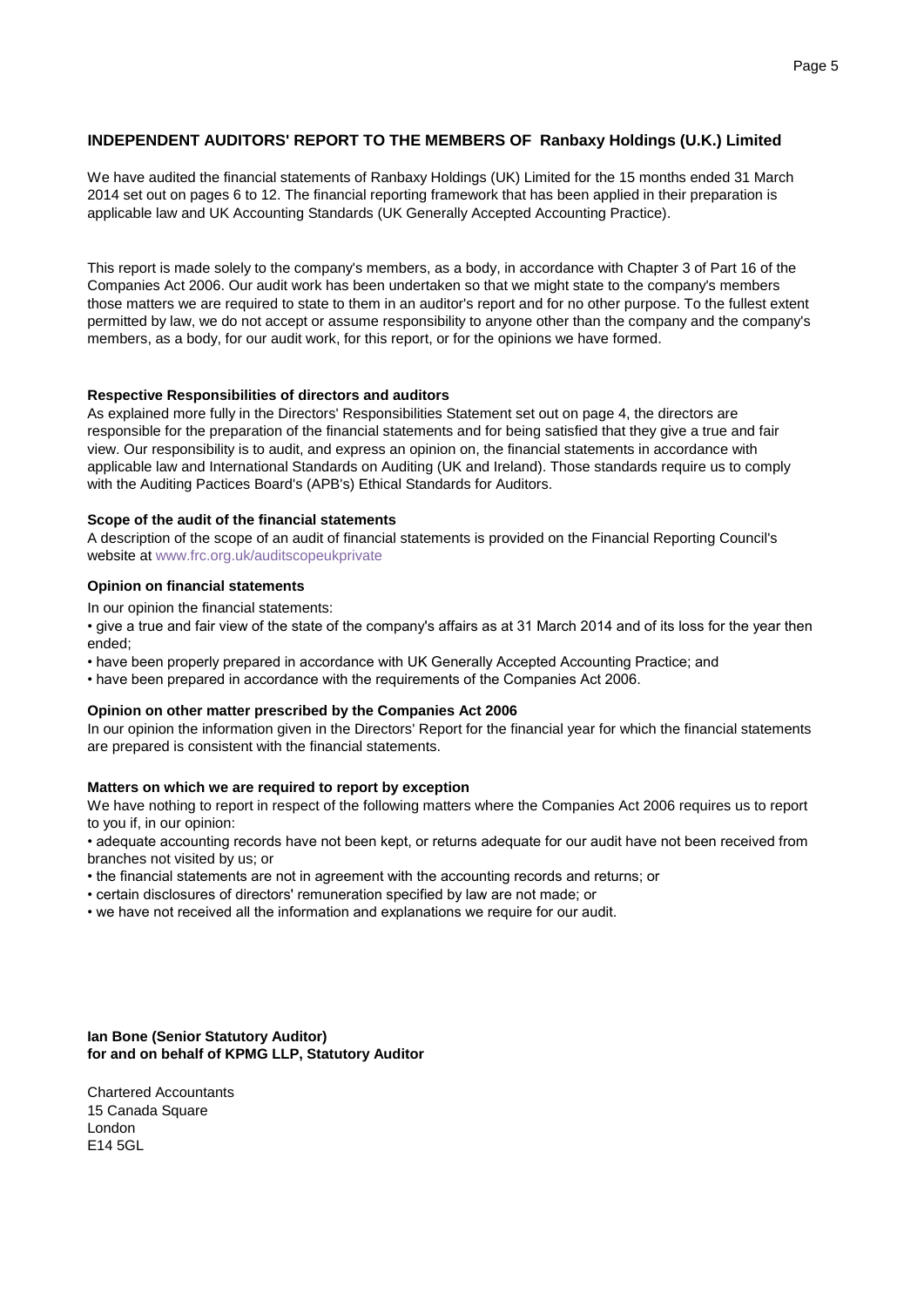# **Ranbaxy Holdings (U.K.) Limited** Company No: 3062051 **Profit & Loss Account**

| For the 15 months ended 31 March 2014                 | <b>Notes</b> | 15 Months ended<br>31 March<br>2014<br>£ | Year Ended<br>31 December<br>2012 | 15 Months ended<br>31 March<br>2014<br><b>INR</b> | Year Ended<br>31 December<br>2012<br><b>INR</b> |
|-------------------------------------------------------|--------------|------------------------------------------|-----------------------------------|---------------------------------------------------|-------------------------------------------------|
| Net Operating Expenses/Income - continuing activities |              | 14.070                                   | (21, 731)                         | 1.314.953                                         | (1,841,610)                                     |
| (Loss) on ordinary activities before taxation         | 2            | 14,070                                   | (21, 731)                         | 1,314,953                                         | (1,841,610)                                     |
| Tax on (loss) on ordinary activities                  | 3            | $\,$                                     | $\overline{\phantom{0}}$          |                                                   |                                                 |
| Retained (loss) on ordinary activities after taxation |              | 14,070                                   | (21, 731)                         | 1,314,953                                         | (1,841,610)                                     |

There were no recognised gains or losses other than the loss for the financial year.

The notes on pages 8 to 12 form an integral part of these accounts.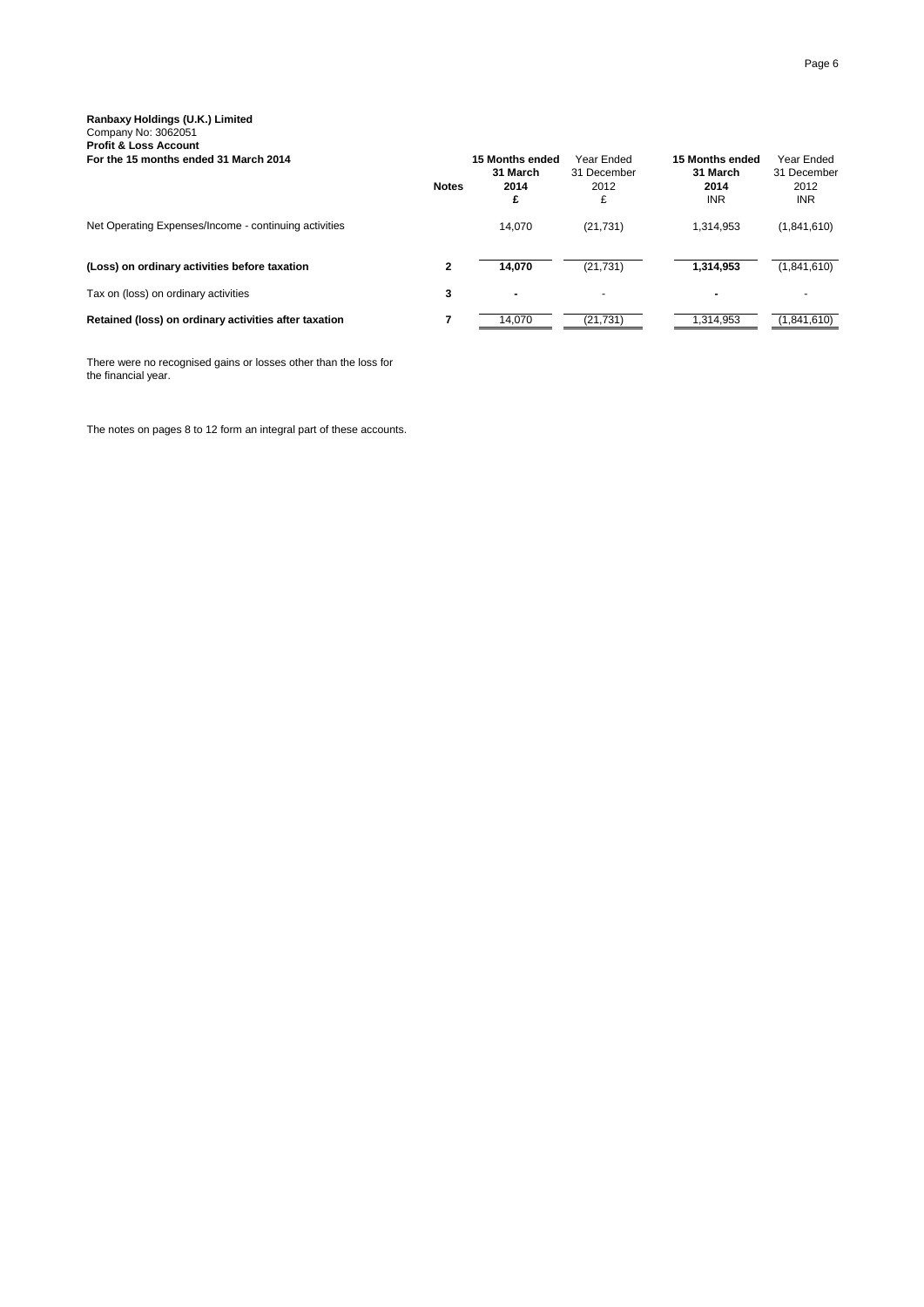### **Ranbaxy Holdings (U.K.) Limited** Company No: 3062051 **BALANCE SHEET**

|                                                       |                     | As at<br>31.03.2014     | As at<br>31.12.2012     | As at<br>31.03.2014          | As at<br>31.12.2012          |
|-------------------------------------------------------|---------------------|-------------------------|-------------------------|------------------------------|------------------------------|
| <b>FIXED ASSETS</b>                                   | <b>Notes</b>        | £                       | £                       | <b>INR</b>                   | <b>INR</b>                   |
| Investments                                           | 4                   | 32,010,922              | 31,978,643              | 3,169,398,207                | 2,829,968,407                |
| <b>CURRENT ASSETS</b><br>Cash at bank                 |                     | 25,796                  | 26,494                  | 2,554,090                    | 2,344,602                    |
| <b>CREDITORS:</b> amounts falling due within one year | 5                   | (77, 622)               | (60, 110)               | (7,685,347)                  | (5,319,469)                  |
| <b>NET CURRENT LIABILITIES</b>                        |                     | (51, 826)               | (33, 616)               | (5, 131, 256)                | (2,974,867)                  |
| <b>TOTAL ASSETS LESS CURRENT LIABILITIES</b>          |                     | 31,959,096              | 31,945,027              | 3,164,266,950                | 2,826,993,540                |
| <b>NET ASSETS</b>                                     |                     | 31,959,096              | 31,945,027              | 3,164,266,950                | 2,826,993,540                |
| <b>CAPITAL &amp; RESERVES</b>                         |                     |                         |                         |                              |                              |
| Share capital<br>Profit & Loss Account                | 6<br>$\overline{7}$ | 30,556,201<br>1,402,895 | 30,556,201<br>1,388,826 | 3,025,366,436<br>138,900,515 | 2,704,088,584<br>122,904,929 |
| <b>EQUITY SHAREHOLDERS' FUNDS</b>                     | 7                   | 31,959,096              | 31,945,027              | 3,164,266,950                | 2,826,993,513                |

The accounts on Pages 6 to 12 were approved by the board on 17 May 2013

…………………………………………………

Mr Neeraj Sharma **Director**

The notes on pages 8 to 12 form an integral part of these accounts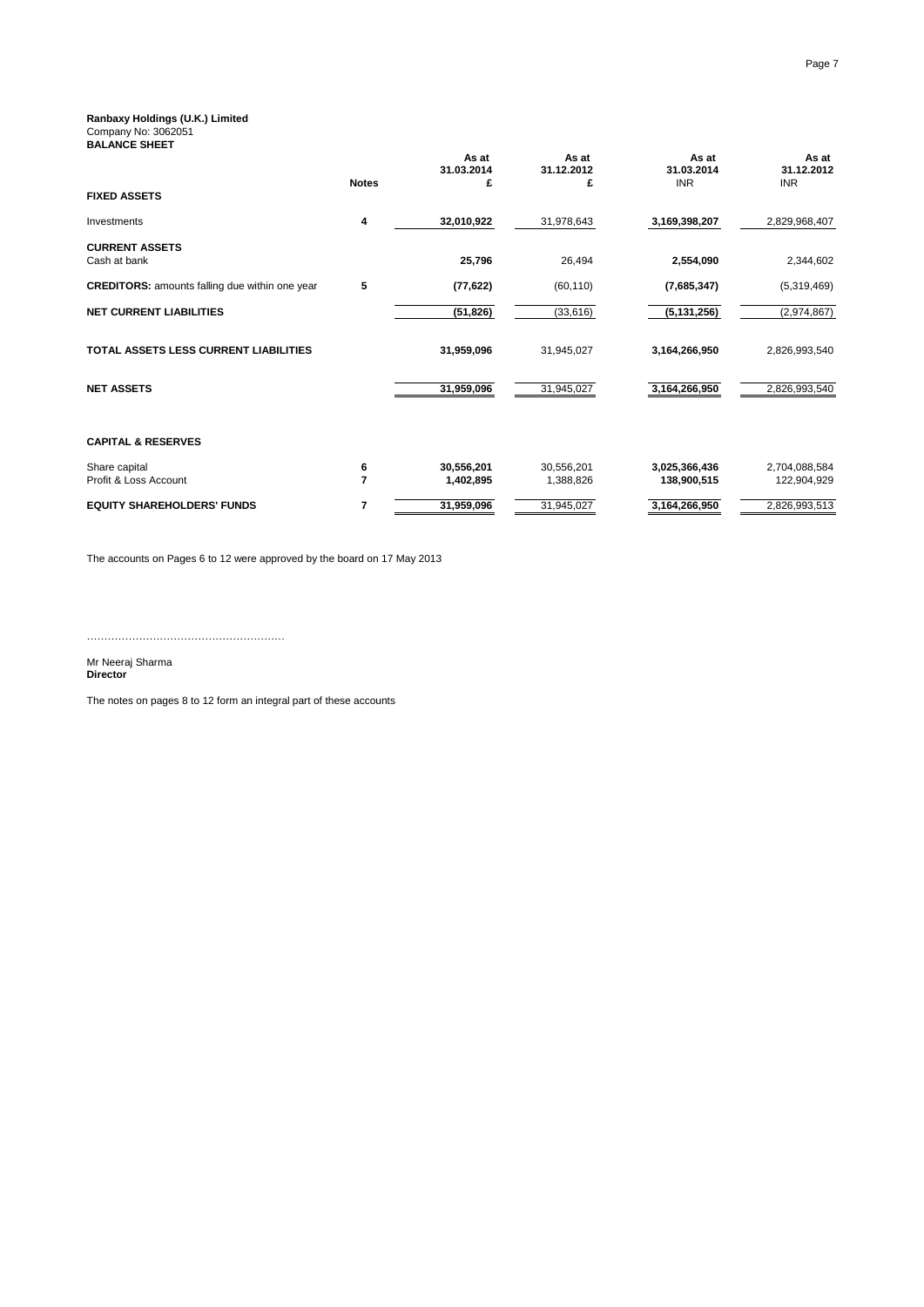### **1 ACCOUNTING POLICIES**

#### *Accounting convention*

The accounts have been prepared under the historical cost convention in accordance with applicable accounting standards in the United Kingdom and on a going concern basis. The principal accounting policies of the company have remained unchanged from the previous year. A summary of the more important accounting policies is set out below.

### *Going Concern*

The directors have reviewed the financial position of the company and note that at 31 March 2014 it has insufficient current assets to cover its liabilities. As a holding company with no independent source of income, it is therefore dependent on the wider Ranbaxy group for funding. On the basis of their assessment of the company's financial position and of the enquiries made of the directors of the immediate and intermediate parent companies, the company's directors have a reasonable expectation that the company will be able to continue in operational existence for the foreseeable future. Thus they continue to adopt the going concern basis of accounting in preparing the annual financial statements.

### *Foreign currencies*

Transactions in foreign currencies are recorded at the rate ruling at the date of the transaction. Monetary assets and liabilities denominated in foreign currencies are retranslated at the rate of exchange ruling at the balance sheet date. All differences are taken to the profit and loss account with the exception of differences on foreign currency borrowings, to the extent that they are used to finance or provide a hedge against foreign equity investments, which are taken directly to reserves together with the exchange difference on the carrying amount of the related investments.

#### *Investments*

Investments are shown at historic cost. The directors are of the opinion that the holding value does not exceed open market valuation.

### *Cash Flow Statement*

the company in its own published consolidated financial statements Under FRS 1, the company is exempt from the requirement to prepare a cash flow statement on the grounds that a parent undertaking includes

#### *Consolidation*

The company is exempt by virtue of Section 401 of the Companies Act 2006 from the requirement to prepare group financial statements. These financial statements present information about the company as an individual undertaking and not about its group.

#### *Deferred Taxation*

Deferred tax is recognised on all timing differences where the transactions or events that give the company an obligation to pay more tax in the future, or to pay less tax in the future, have occurred by the balance sheet date. Deferred tax assets are recognised when it is more likely than not that they will be recovered. Deferred tax is measured using rates of tax that have been enacted or substantively enacted by the balance sheet date.

#### **2 LOSS ON ORDINARY ACTIVITIES BEFORE TAXATION HAS BEEN STATED AFTER CHARGING/(CREDITING):** 15 months endedYear ended 15 months ended Year ended

| <u>HAG BEEN GIATED AFTER GIARGING (GREDHING).</u>            | וס וווטוויוס טווס וטמו טווסטיו |        | וט וווטווט טוועט | .          |
|--------------------------------------------------------------|--------------------------------|--------|------------------|------------|
|                                                              | 31-Mar                         | 31-Dec | 31-Mar           | 31-Dec     |
|                                                              | 2014                           | 2012   | 2014             | 2012       |
|                                                              |                                |        | <b>INR</b>       | <b>INR</b> |
| Auditors remuneration                                        |                                |        |                  |            |
| Amounts receivable by the auditors (KPMG LLP) in respect of: |                                |        |                  |            |
| Audit of these financial statements                          | 4.000                          | 21.000 | 373.832          | 1.779.661  |
|                                                              |                                |        |                  |            |

The company had no employees during the year and consequently there were no employment costs.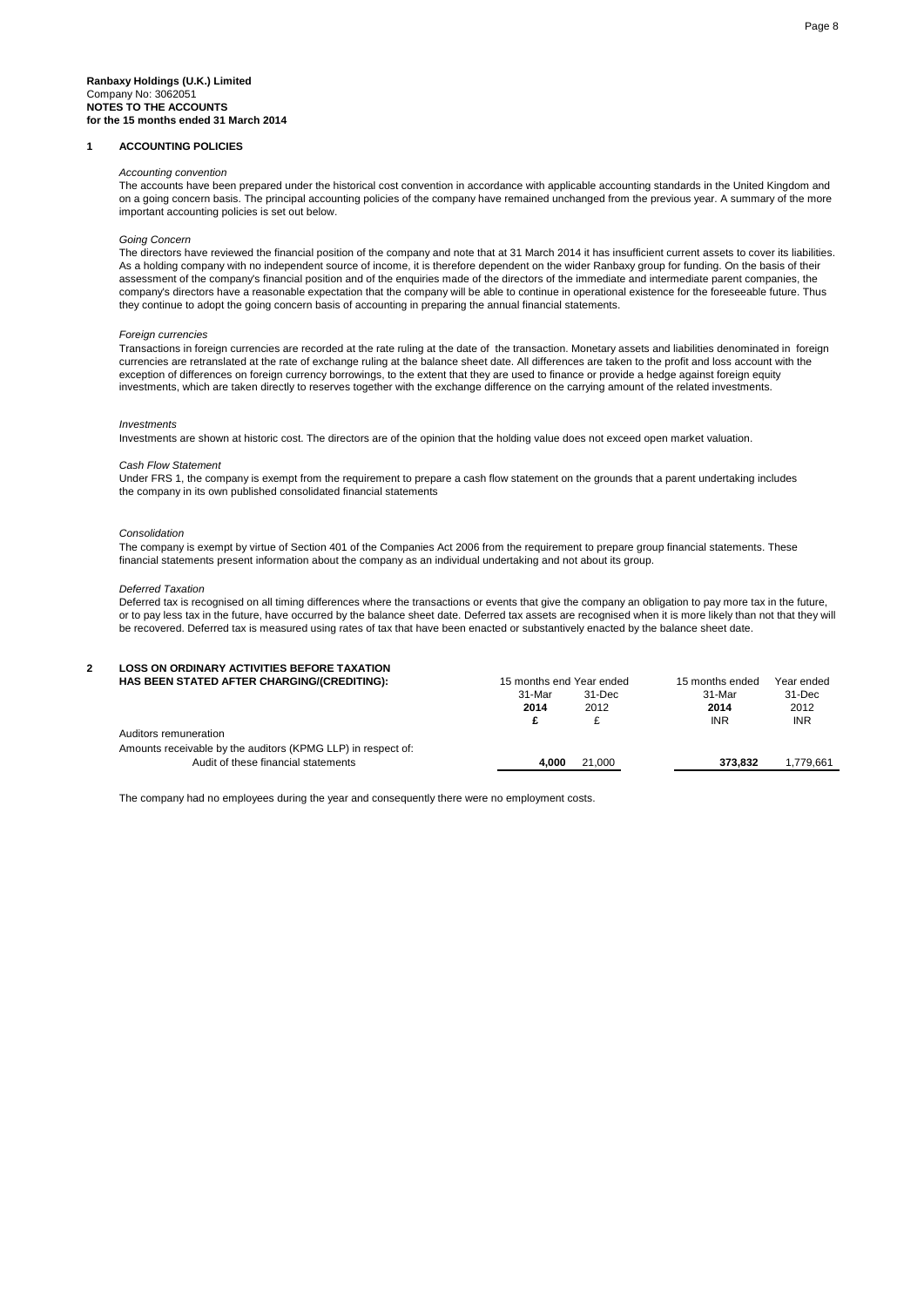#### **Ranbaxy Holdings (U.K.) Limited** Company No: 3062051 **NOTES TO THE ACCOUNTS for the 15 months ended 31 March 2014 (continued)**

| TAX ON LOSS ON ORDINARY ACTIVITIES      | 15 Months<br>ended 31 March<br>2014 | Year ended<br>31-Dec<br>2012 | 15 Months<br>ended 31 March<br>2014 | Year ended<br>31-Dec<br>2012 |
|-----------------------------------------|-------------------------------------|------------------------------|-------------------------------------|------------------------------|
| The corporation tax comprises:-         |                                     | c                            | <b>INR</b>                          | <b>INR</b>                   |
| UK corporation tax at 24 % (2011 - 26%) | $\overline{\phantom{a}}$            | $\overline{\phantom{a}}$     |                                     |                              |

### **Factors affecting future tax charges**

The rate of UK corporation tax that was substantively enacted at the balance sheet date was 21% which is applicable from 1st April 2014. It is expected that the corporation tax rate will reduce to 20% by 1st April 2015. There are no other factors that may significantly affect future tax charges

| 4 | <b>INVESTMENTS</b>                                                  | 15 Months<br>ended 31 March<br>2014 | Year ended<br>$31 - Dec$<br>2012 | 15 Months<br>ended 31 March<br>2014 | Year ended<br>31-Dec<br>2012 |
|---|---------------------------------------------------------------------|-------------------------------------|----------------------------------|-------------------------------------|------------------------------|
|   | Shares at Cost in group undertakings - subsidiaries<br>At 1 January | 31.978.643                          | 31.978.643                       | <b>INR</b><br>3.166.202.277         | <b>INR</b><br>2.829.968.407  |
|   | <b>Addition</b>                                                     | 32.279                              |                                  | 3.195.941                           |                              |
|   | Net book amount at 31 December                                      | 32,010,922                          | 31.978.643                       | 3,169,398,218                       | 2,829,968,407                |

The company owns:

100% (13,000,000 shares)of the ordinary share capital of Ranbaxy Inc., a company incorporated and operating as a distributor of Pharmaceuticals in the United States of America.

100% (10,000 shares)of the ordinary share capital of Ranbaxy Europe Limited, a company incorporated and operating as a management service provider in England.

0.02%(2 shares) of the ordinary share capital of Ranbaxy (Poland) Sp.zo.o., a company incorporated and operating as a management service provider in Poland.

0.1%(50 shares) of the ordinary share capital of Ranbaxy Egypt Limited, a company incorporated and operating as a distributor of Pharmaceuticals in Egypt.

1% (30 shares)of the ordinary share capital of ZAO Ranbaxy, a company incorporated and operating as a distributor of Pharmaceuticals in Russia.

1%(113 shares) of the ordinary share capital of Ranbaxy Belgium, a company incorporated and operating as a distributor of Pharmaceuticals in Belgium.

1% of the ordinary share capital of Ranbaxy Ukraine LLC, a company incorporated and operating as a distributor of Pharmaceuticals in Ukraine.

The aggregate capital and reserves of Ranbaxy Inc. and subsidiaries as at 31st March 2014 were \$407,424,254 (2012: \$346,620,286). During the 15 months to<br>31st March 2014 Ranbaxy Inc. made a profit of \$60,303,644 (2011: \$9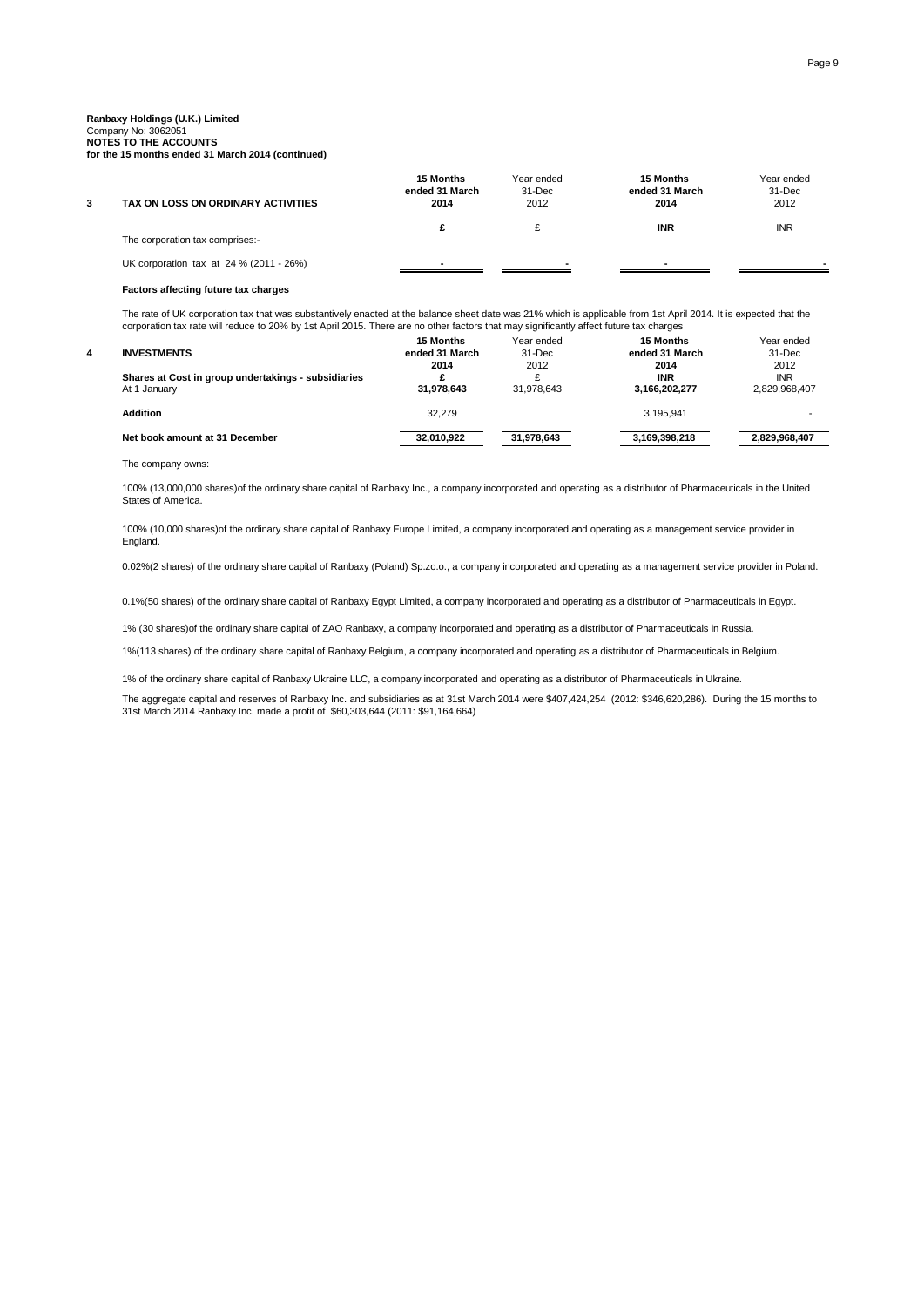# **4 INVESTMENTS (Continued)**

Undertakings in which the company through its subsidiary undertaking, Ranbaxy Inc. has an investment representing not less than 20% of the voting rights are as follows :

| <b>Name of Company</b>       | Country of<br>incorporation<br>and operation | <b>Proportion</b><br>held | Holdina         |  |
|------------------------------|----------------------------------------------|---------------------------|-----------------|--|
| Ranbaxy Pharmaceuticals Inc. | USA                                          | 100%                      | Ordinary shares |  |
| Ranbaxy USA, Inc.            | USA                                          | 100%                      | Ordinary shares |  |
| Ohm Labs Inc                 | USA                                          | 100%                      | Ordinary shares |  |
| Ranbaxy Laboratories, Inc.   | USA                                          | 100%                      | Ordinary shares |  |
| Ranbaxy Signature LLC        | USA                                          | 67.50%                    | Ordinary shares |  |

The above USA companies are engaged in the manufacture and distribution of pharmaceuticals.

The consolidated net assets of Ranbaxy Inc. at 31 March 2014 when translated at the closing exchange rate amount to £ 244,964,078 (INR 24,253,869,109 ) (2012: £ 214,433,424 (INR 18,976,409,203) produced a surplus compared to the investment holding value in Ranbaxy Holdings (UK) Ltd of £ 213,005,055 (INR 21,089,609,406) (2012:£ 182,474,401) (INR 16,148,177,080).

The aggregate capital and reserves of Ranbaxy Europe Limited as at 31st March 2014 was £1,481,279 (INR 146,661,287) (2012 - £ 1,249,126 (INR 110,542,123). Ranbaxy Europe Limited generated a profit for the year ended 31st March 2014 of £232,153 (INR 21,696,542) (2012 - £290,313) (INR 24,602,797) .

| 5 | <b>CREDITORS:</b> amounts falling due within one year | 15 months<br>ended on 31 March<br>2014 | Year ended<br>31-Dec<br>2012 | 15 months<br>ended on 31 March<br>2014 | Year ended<br>31-Dec<br>2012 |
|---|-------------------------------------------------------|----------------------------------------|------------------------------|----------------------------------------|------------------------------|
|   |                                                       |                                        |                              | <b>INR</b>                             | <b>INR</b>                   |
|   | Due to group undertaking                              | 67.321                                 | 37.694                       | 6.665.446                              | 3.335.752                    |
|   | Accruals                                              | 10,301                                 | 22,416                       | 1,019,901                              | 1,983,717                    |
|   |                                                       | 77.622                                 | 60.110                       | 7,685,347                              | 5.319.469                    |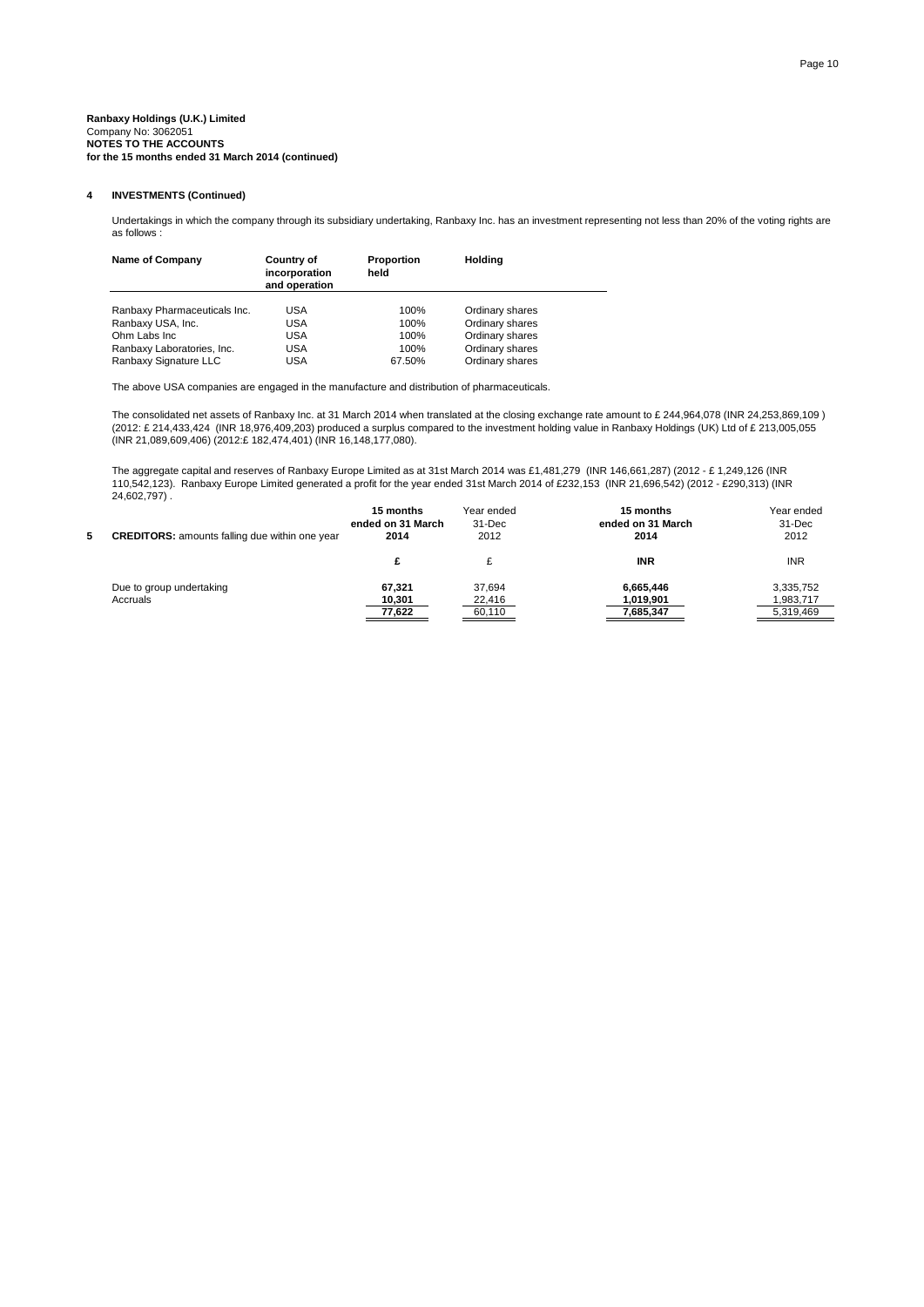Ranbaxy Holdings (U.K.) Limited<br>Company No: 3062051<br>NOTES TO THE ACCOUNTS<br>for the 15 months ended 31 March 2014 (continued)

| 6 | <b>SHARE CAPITAL</b>                                                            | 15 Months<br>ended 31st March<br>2014 | 12 Months<br>ended 31st December<br>2012 | 15 Months<br>ended 31st March<br>2014 | 12 Months<br>ended 31st December<br>2012 |
|---|---------------------------------------------------------------------------------|---------------------------------------|------------------------------------------|---------------------------------------|------------------------------------------|
|   | (a) Authorised at the beginning and end of year                                 | £                                     | £                                        | <b>INR</b>                            | <b>INR</b>                               |
|   | 50,000,000 Ordinary shares of £1 each                                           | 50.000.000                            | 50,000,000                               | 4,950,495,050                         | 4,424,778,761                            |
|   |                                                                                 | £                                     | £                                        | <b>INR</b>                            | <b>INR</b>                               |
|   | (b) Allotted, called up and fully paid<br>30,556,201 Ordinary shares of £1 each | 30,556,201                            | 30.556.201                               | 3,025,366,436                         | 2.704.088.584                            |

# **7 RECONCILIATION OF MOVEMENT IN EQUITY SHAREHOLDERS' FUNDS**

|                              | Called up<br>share capital | <b>Profit and</b><br>loss account | <b>Total equity</b><br>shareholders'<br>funds | Called up<br>share capital | <b>Profit and</b><br>loss account | <b>Total equity</b><br>shareholders'<br>funds |
|------------------------------|----------------------------|-----------------------------------|-----------------------------------------------|----------------------------|-----------------------------------|-----------------------------------------------|
|                              | £                          | £                                 | ç                                             | <b>INR</b>                 | <b>INR</b>                        | <b>INR</b>                                    |
| Balance at 31 December 2011  | 30.556.201                 | 1.410.557                         | 31.966.758                                    | 2.704.088.584              | 124.828.053                       | 2.828.916.637                                 |
| Retained loss for the year   | $\overline{\phantom{a}}$   | (21, 731)                         | (21, 731)                                     | ۰                          | (1,923,097)                       | (1,923,097)                                   |
| Balance at 31 December 2012  | 30.556.201                 | 1.388.826                         | 31.945.027                                    | 2.704.088.584              | 122.904.955                       | 2,826,993,539                                 |
| Retained profit for the year | $\overline{\phantom{a}}$   | 14.070                            | 14.070                                        | $\sim$                     | 1.393.030                         | 1.393.030                                     |
| Balance at 31 March 2014     | 30,556,201                 | ,402,895                          | 31,959,096                                    | 2,704,088,584              | 124.297.985                       | 2,828,386,569                                 |